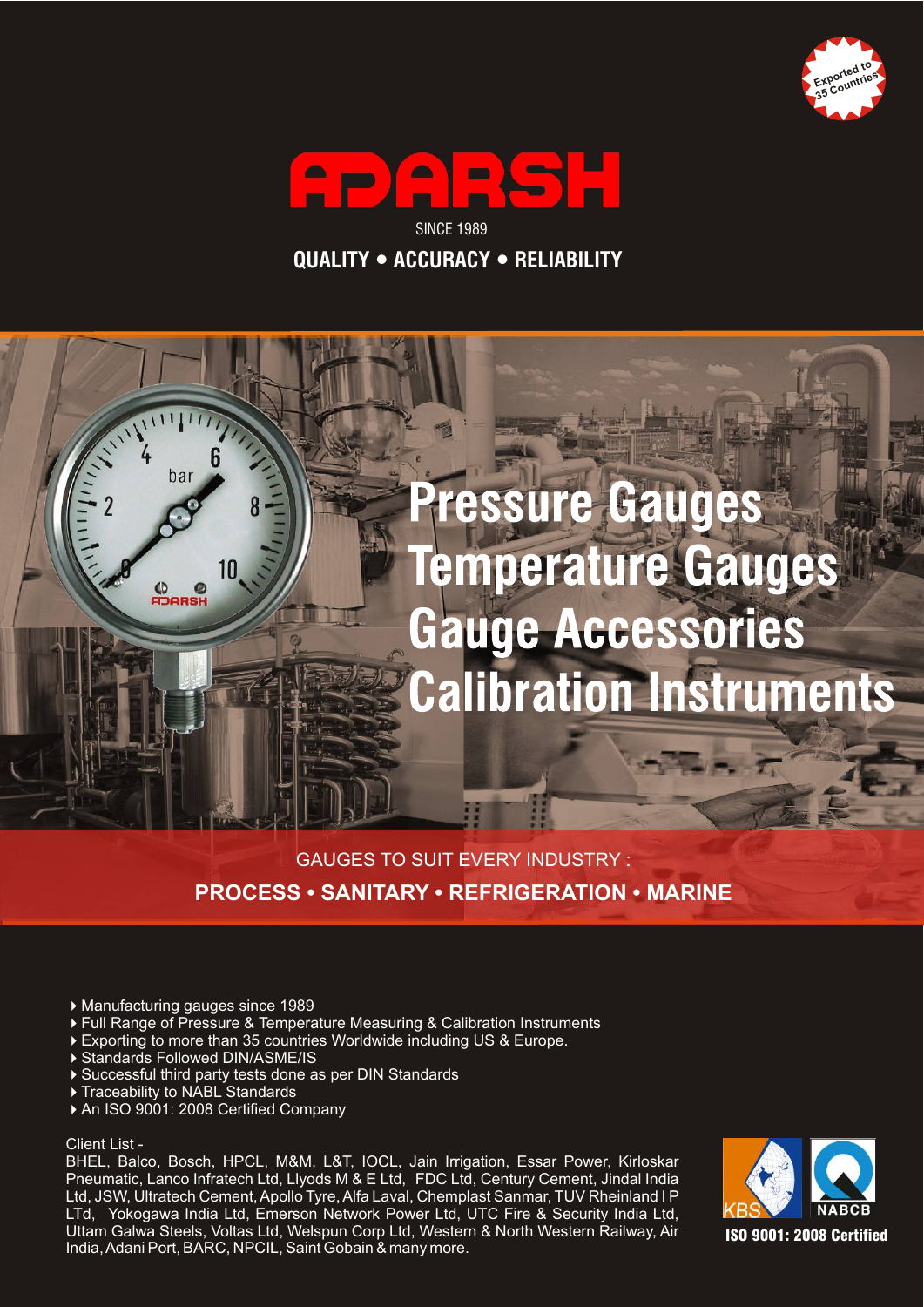

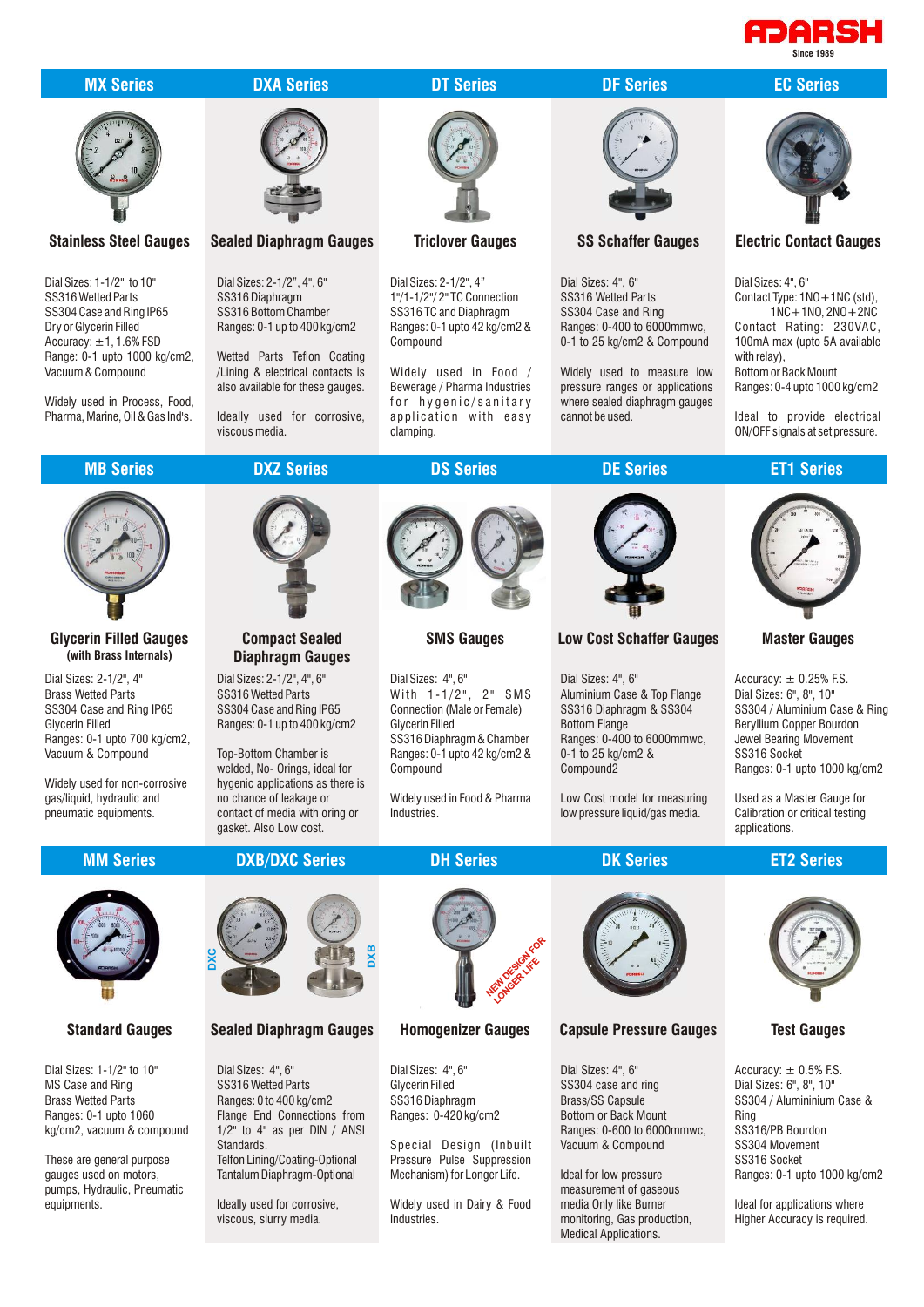# PARSH



Dial Size: 3", 4" SS304 Case and Ring IP65 Brass/SS316 Wetted Parts Ranges: 0-4 upto 70 kg/cm2 Bottom Direct/Panel/Surface Dry or Glycerin Filled

Shows 2 pressure inputs on a single gauge. Used in Filter Applications, Double Stage Compressors, etc.

#### **Draft Gauges**

Sizes: 150 x 78 or 200 x 104 mm Brass / SS Capsule Flush Mounting Vertical Orientation For Non-corrosive Gas Media only.

I deal for low pressure measurement from -25mmwc to max 6000mmwc.

## **Temperature Application**

Can be used for temp upto 300 deg C

Ideal for Pressure Transmitter, Pressure Gauges and Switches

Applications: Ideal for Steam & High Temperature Applications

#### **Anti-Pulsation Gauge**

The ADARSH Special Design Anti-Pulsation Gaugel reduces wear & tear of pressure gauge parts caused due to Pulsation, Sudden Pressure Surges or Pressure Drops. It also makes the pointer reading steady & Increases life of the gauge considerably. Available for 4" & 6" Dial sizes.

### **Gauge**

Dial Size: 4", 6" Ranges: All Standard Ranges upto 1000 kg/cm2 Glycerin Filled MS Antivibration Spring Straight or 90° Angle Type

Ideal for High Vibration Applications.